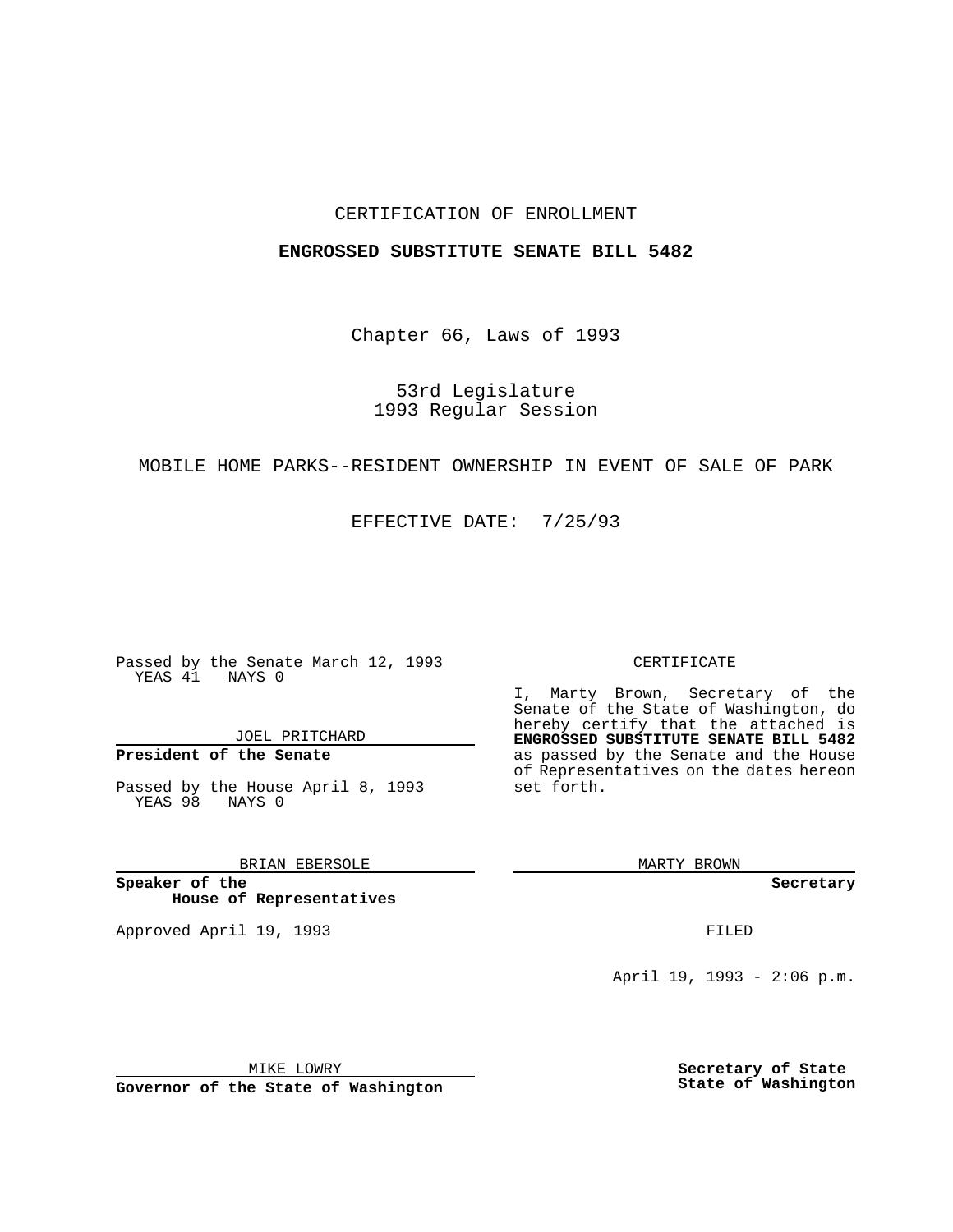# **ENGROSSED SUBSTITUTE SENATE BILL 5482** \_\_\_\_\_\_\_\_\_\_\_\_\_\_\_\_\_\_\_\_\_\_\_\_\_\_\_\_\_\_\_\_\_\_\_\_\_\_\_\_\_\_\_\_\_\_\_

\_\_\_\_\_\_\_\_\_\_\_\_\_\_\_\_\_\_\_\_\_\_\_\_\_\_\_\_\_\_\_\_\_\_\_\_\_\_\_\_\_\_\_\_\_\_\_

Passed Legislature - 1993 Regular Session

## **State of Washington 53rd Legislature 1993 Regular Session**

**By** Senate Committee on Trade, Technology & Economic Development (originally sponsored by Senators Skratek, M. Rasmussen, Spanel, Prentice, Franklin, McAuliffe, A. Smith, Drew and von Reichbauer)

Read first time 03/03/93.

 AN ACT Relating to mobile home parks; amending RCW 59.22.020, 59.20.030, 59.20.070, 59.20.073, 59.20.080, and 59.20.130; adding new sections to chapter 59.22 RCW; adding a new section to chapter 59.20 RCW; adding a new chapter to Title 59 RCW; and prescribing penalties.

BE IT ENACTED BY THE LEGISLATURE OF THE STATE OF WASHINGTON:

 NEW SECTION. **Sec. 1.** The legislature finds that mobile home parks provide a significant source of homeownership for many Washington residents, but increasing rents and low vacancy rates, as well as the pressure to convert mobile home parks to other uses, increasingly make mobile home park living insecure for mobile home owners. The legislature also finds that many homeowners who reside in mobile home parks are also those residents most in need of reasonable security in the siting of their manufactured homes. It is the intent of the legislature to encourage and facilitate the conversion of mobile home parks to resident ownership in the event of a voluntary sale of the park.

 NEW SECTION. **Sec. 2.** An obligation of good faith is imposed on the parties in the conduct of transactions affected by this chapter.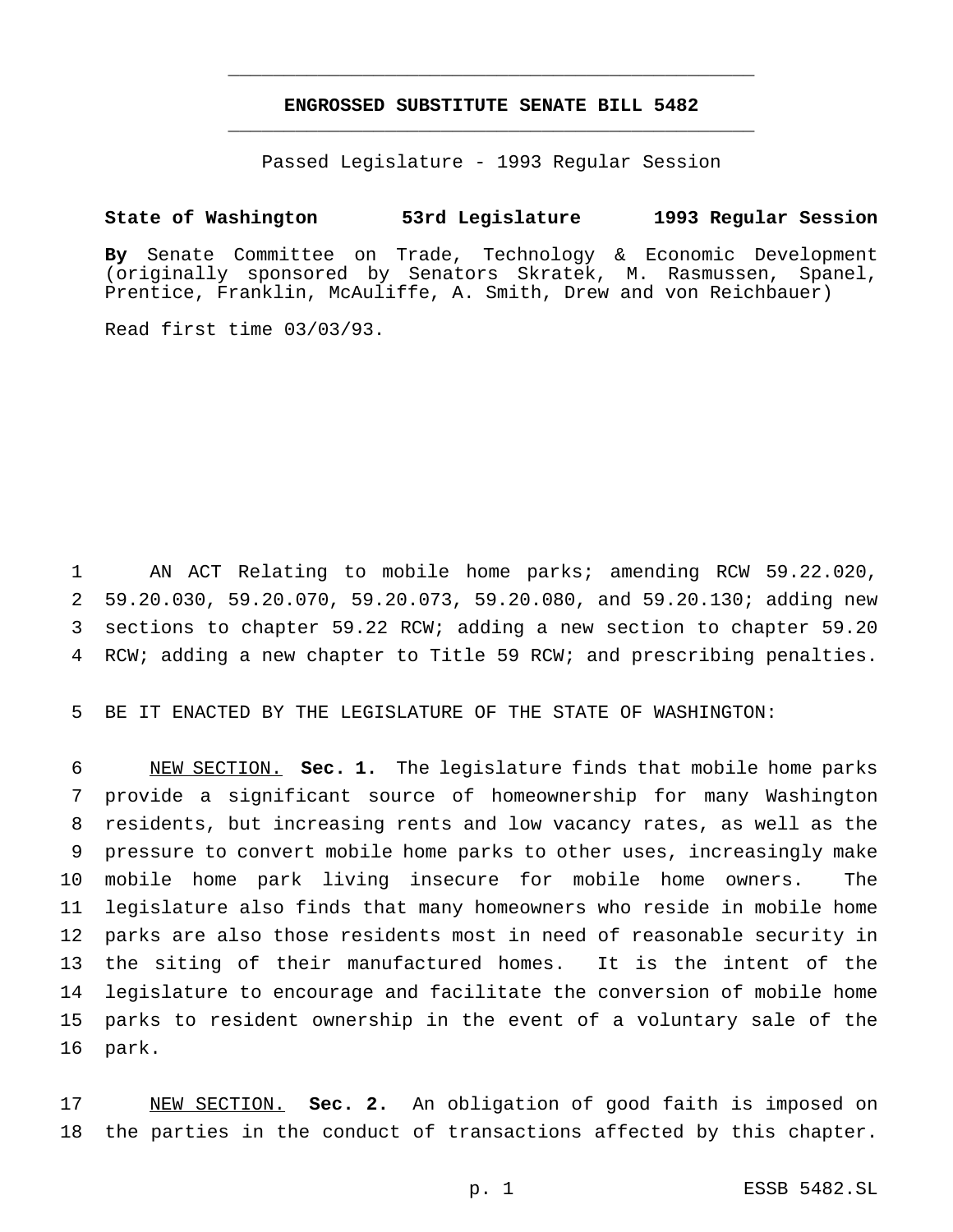Rights created by this chapter are forfeited by any party failing to act in good faith. Further obligations under this chapter on other parties are also discharged by a failure to act in good faith.

 NEW SECTION. **Sec. 3.** If a qualified tenant organization gives written notice to the mobile home park owner where the tenants reside that they have a present and continuing desire to purchase the mobile home park, the park may then be sold only according to this chapter. "Notice" for the purposes of this section means a writing signed by sixty percent of the tenants in the park indicating that they desire to participate in the purchase of the park, and that they are contractually bound to the other signators of the notice to participate by purchasing an ownership interest that will entitle them to occupy a mobile home space for the remainder of their life or for a term of at least fifteen years.

 NEW SECTION. **Sec. 4.** (1) "Mobile home park" means the same as defined in RCW 59.20.030.

 (2)(a) The terms "sold" or "sale" for the purposes of this chapter have their ordinary meaning and include: (i) A conveyance, grant, assignment, quitclaim, or transfer of ownership or title to real property and improvements that comprise the mobile home park, or mobile homes, for a valuable consideration; (ii) a contract for the conveyance, grant, assignment, quitclaim, or transfer; (iii) a lease with an option to purchase the real property and improvements, or mobile home, or any estate or interest therein; or (iv) other contract under which possession of the property is given to the purchaser, or any other person by his or her direction, where title is retained by the vendor as security for the payment of the purchase price. These terms also include any other transfer of the beneficial or equitable interest in the mobile home park such as a transfer of equity stock or other security evidencing ownership that results in a change in majority interest ownership.

 (b) The terms "sale" or "sold" do not include: (i) A transfer by gift, devise, or inheritance; (ii) a transfer of a leasehold interest other than of the type described in this subsection; (iii) a cancellation or forfeiture of a vendee's interest in a contract for the sale of the mobile home park; (iv) a deed in lieu of foreclosure of a mortgage; (v) the assumption by a grantee of the balance owing on an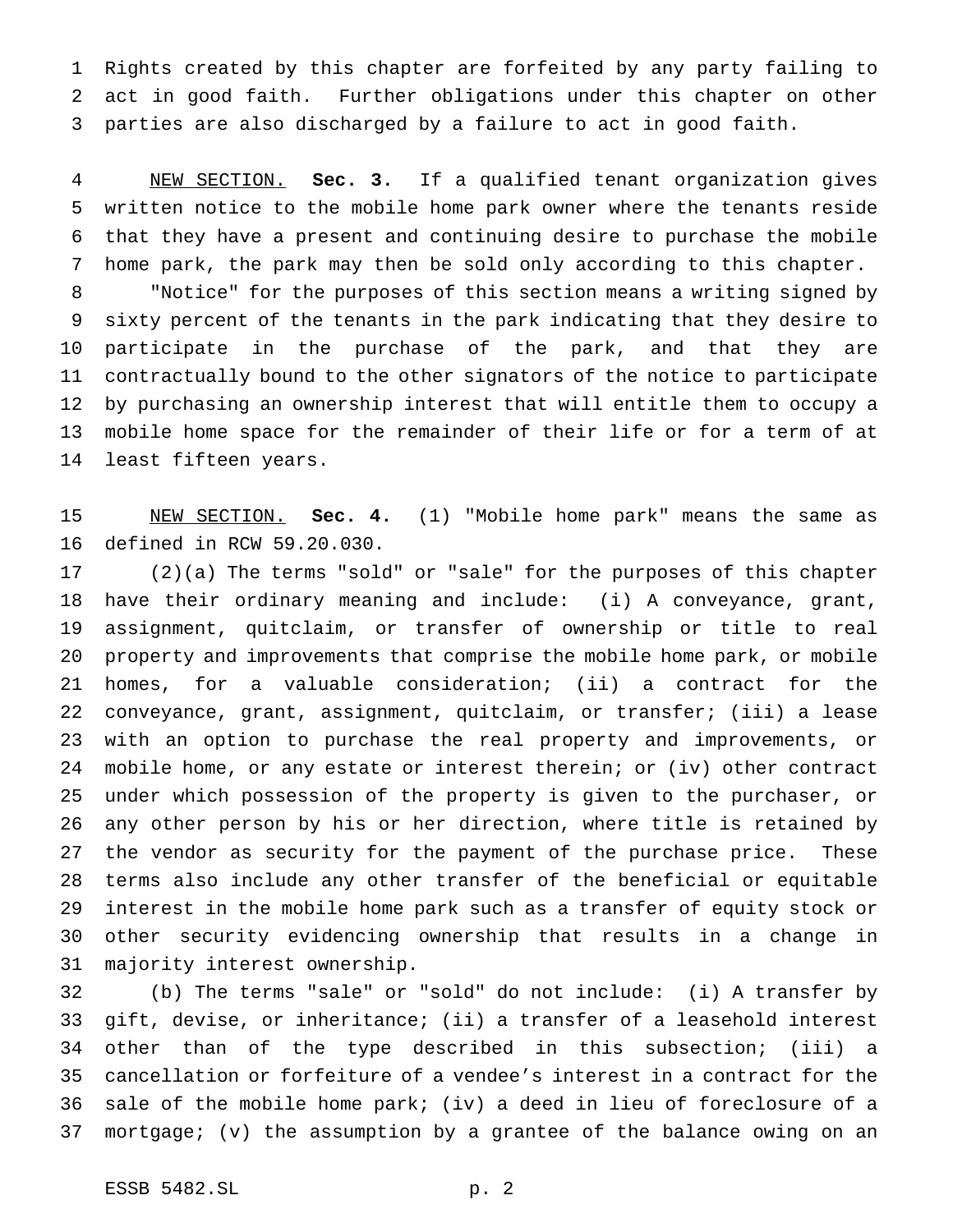obligation that is secured by a mortgage or deed in lieu of forfeiture of the vendee's interest in a contract of sale where no consideration passes otherwise; (vi) the partition of property by tenants in common by agreement or as the result of a court decree; (vii) a transfer, conveyance, or assignment of property or interest in property from one spouse to the other in accordance with the terms of a decree of divorce or dissolution or in fulfillment of a property settlement agreement incident thereto; (viii) the assignment or other transfer of a vendor's interest in a contract for the sale of real property, even though accompanied by a conveyance of the vendor's interest in the real property involved; (ix) transfers by appropriation or decree in condemnation proceedings brought by the United States, the state or any political subdivision thereof, or a municipal corporation; (x) a mortgage or other transfer of an interest in real property or mobile home merely to secure a debt, or the assignment thereof; (xi) a transfer or conveyance made under an order of sale by the court in a mortgage or lien foreclosure proceeding or upon execution of a 18 judgment; (xii) a deed in lieu of foreclosure to satisfy a mortgage; (xiii) a conveyance to the federal housing administration or veteran's administration by an authorized mortgagee made under a contract of insurance or guarantee with the federal housing administration or veteran's administration; (xiv) a transfer in compliance with the terms of any lease or contract upon which notice has already been given under this chapter, or where the lease or contract was entered into before the effective date of this act; or (xv) a transfer to a corporation or partnership the majority interest of which is wholly owned by the transferor.

 (3) A "qualified tenant organization" means a formal organization of tenants in the park in question, organized for the purpose of purchasing the park, with membership made available to all tenants with the only requirements for membership being: (a) Payment of reasonable dues; and (b) being a tenant in the park.

 NEW SECTION. **Sec. 5.** If notice of a desire to purchase has been given under section 3 of this act, a park owner shall notify the qualified tenant organization that an agreement to purchase and sell has been reached and the terms of the agreement, including the availability and terms of seller financing, before closing a sale with any other person or entity. If, within thirty days after the actual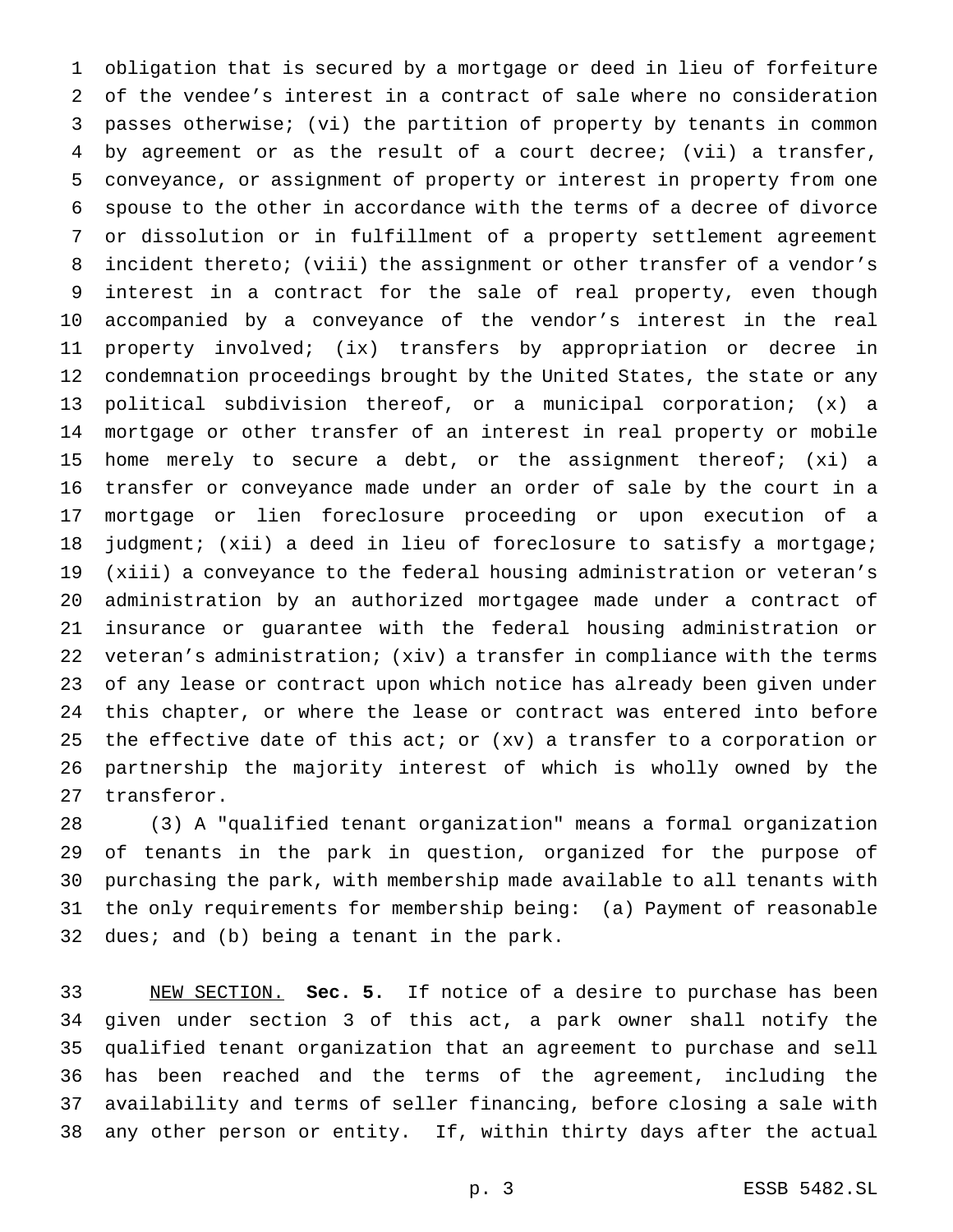notice has been received, the qualified tenant organization tenders to the park owner an amount equal to two percent of the agreed purchase price, refundable only according to this chapter, together with a fully executed purchase and sale agreement at least as favorable to the park owner as the original agreement, the mobile home park owner must sell the mobile home park to the qualified tenant organization. The tenant organization must then close the sale on the same terms as outlined in the original agreement between the park owner and the prospective purchaser. In the case of seller financing, a mobile home park owner may decline to sell the mobile home park to the qualified tenant organization if, based on reasonable and objective evidence, to do so would present a greater financial risk to the seller than would selling on the same terms to the original offeror.

 If the qualified tenant organization fails to perform under the terms of the agreement the owner may proceed with the sale to any other party at these terms. If the park owner thereafter elects to accept an offer at a price lower than the price specified in the notice, the homeowners will have an additional ten days to meet the price and terms and conditions of this lower offer by executing a contract. If the qualified tenant organization fails to perform following two such opportunities, the park owner shall be free for a period of twenty-four months to execute a sale of the park to any other party.

 A mobile home park owner who enters into a signed agreement to sell or transfer the ownership of the mobile home park to a relative or a legal entity composed of relatives or established for the benefit of relatives of the mobile home park owner, who signs an agreement stating the intention to maintain the property as a mobile home park is exempted from the requirements of this section and section 6 of this act.

 NEW SECTION. **Sec. 6.** Failure on the part of a mobile home park owner to give notice as required by this chapter renders a sale of the mobile home park that occurs within thirty days of the time the qualified tenant organization knows or has reason to know that a violation of the notice provisions of section 3 of this act has occurred, voidable upon application to superior court after notice and hearing. If the court determines that the notice provisions of this chapter have been violated, the court shall issue an order setting aside the improper sale. In an action brought under this section, the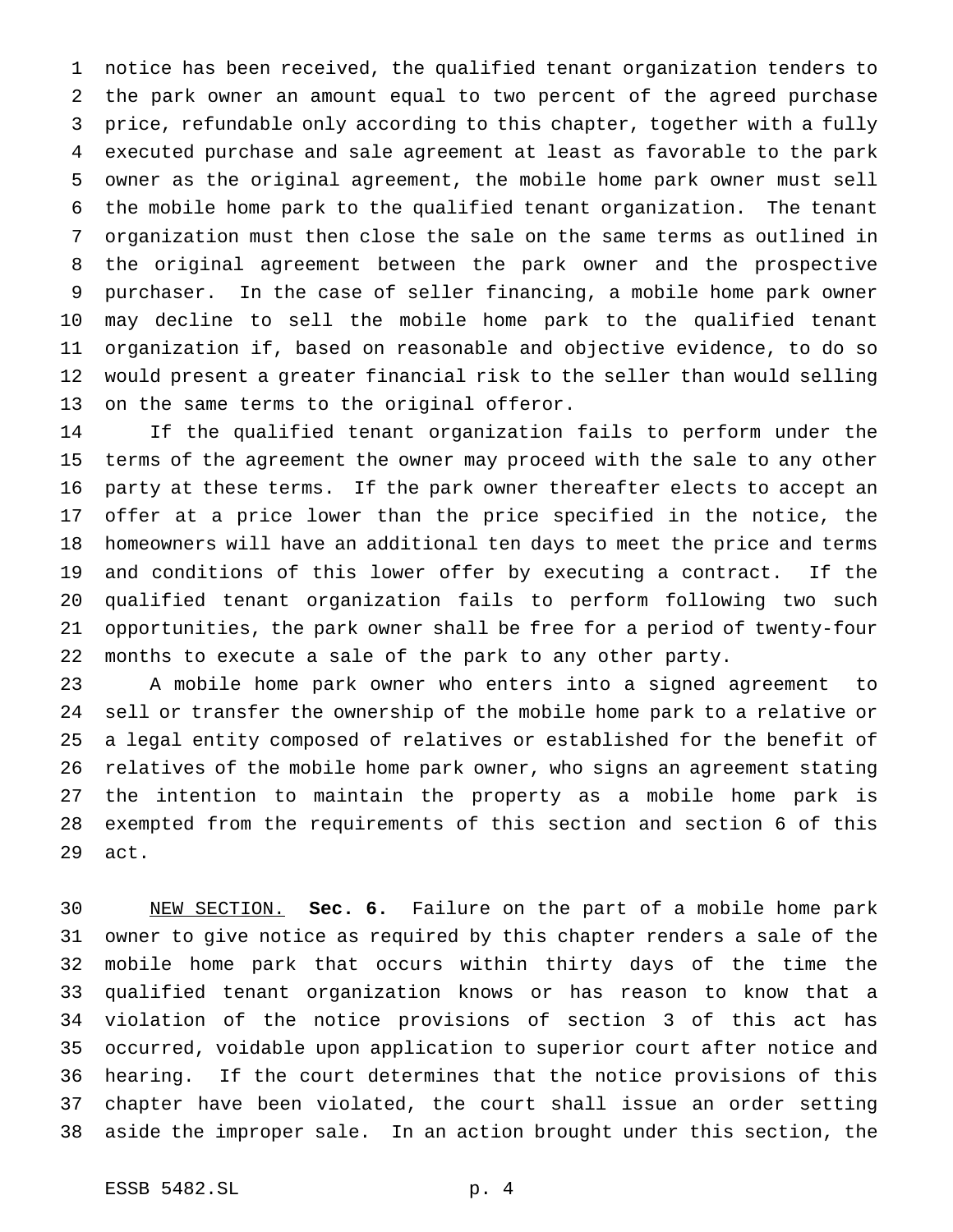court shall award the prevailing party attorneys' fees and costs. For the purposes of this section, a "prevailing party" includes any third party purchaser who appears and successfully defends his or her interest.

 NEW SECTION. **Sec. 7.** If a mobile home park owner gives written notice to all tenants residing in the park, including new tenants at the commencement of their tenancy, that he or she has a desire to purchase their mobile homes, the mobile homes may be sold only according to the following provisions:

 (1) Before transfer of title to any other person or entity, the mobile home owner shall notify the park owner if an agreement to purchase and sell has been reached and specify the terms of the agreement.

 (2) If, within ten days of the notice, the mobile home park owner tenders to the mobile home owner an amount equal to five percent of the agreed purchase price, together with a fully executed purchase and sale agreement, the mobile home owner must sell the mobile home to the mobile home park owner.

 (3) The mobile home park owner must then perform under the agreement and stand ready to close the sale according to the terms of the agreement between buyer and seller. Failure to perform under the terms of the agreement on the part of the mobile home park owner results in the forfeiture of the five percent deposit and voids the purchase and sale agreement.

 (4) The rights of the mobile home park owner or of the mobile home owner under the purchase and sale agreement, including the deposit, are not forfeited if the transaction fails to close due to no fault or inability to perform on the part of the seller.

 (5) In the case of seller financing, the mobile home owner may decline to sell to the mobile home park owner if, based on reasonable and objective evidence, to do so would present a greater financial risk to the seller than would selling to the original offeror.

 A mobile home owner who enters into a signed agreement to sell or transfer the ownership of the mobile home to a relative is exempted from the requirements of this section and section 8 of this act.

 NEW SECTION. **Sec. 8.** Failure on the part of a mobile home owner to give notice as required by this chapter renders a sale of the mobile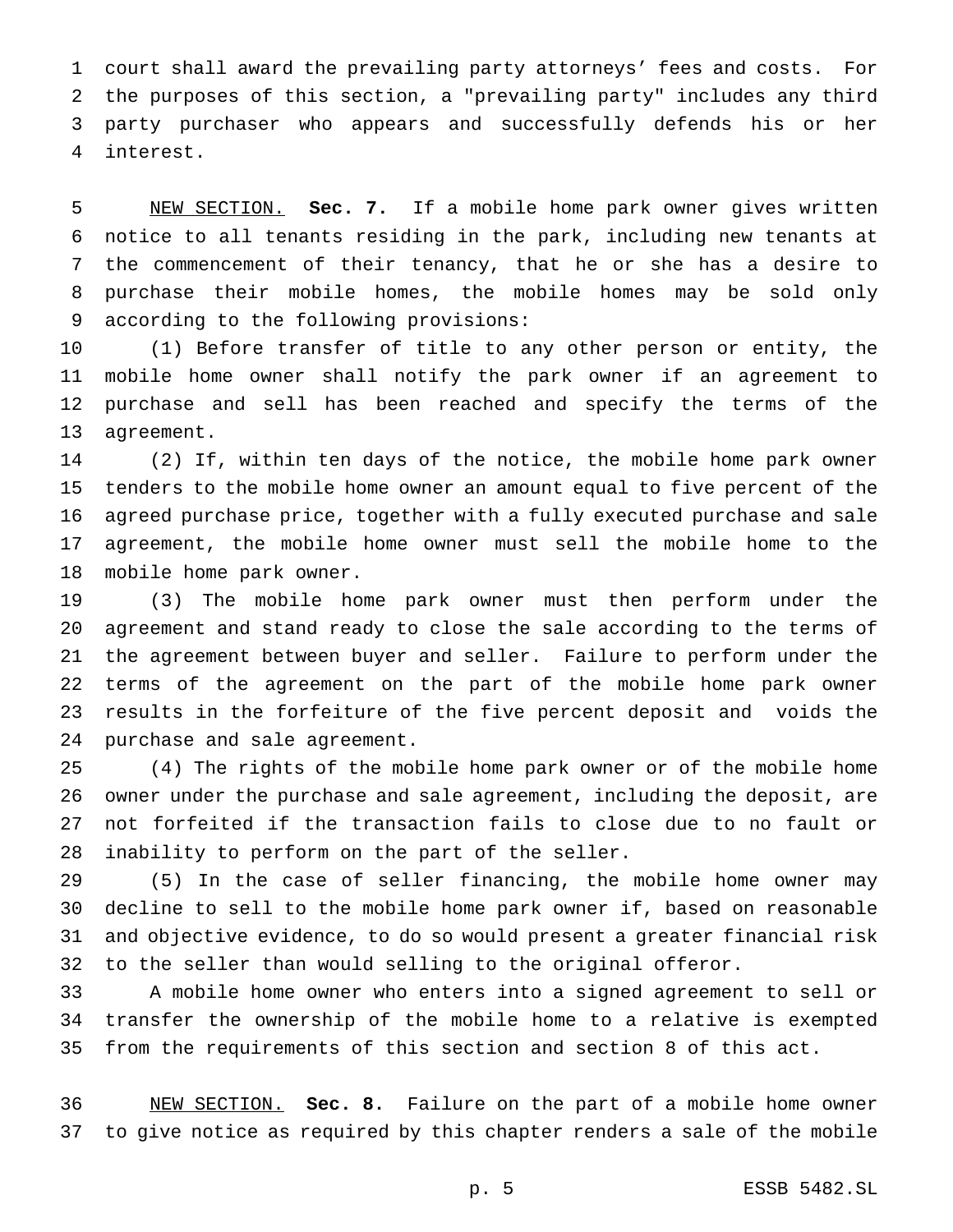home that occurs within sixty days of the time the mobile home park owner knows or has reason to know that a violation of the notice provisions of section 7 of this act has occurred, voidable upon application to superior court after notice and hearing. If the court determines that the notice provisions of this chapter have been violated, the court shall issue an order setting aside the improper sale. In an action brought under this section, the court shall award the prevailing party attorneys' fees and costs. For the purposes of this section a "prevailing party" includes a third party purchaser who appears and successfully defends his or her interest.

 **Sec. 9.** RCW 59.22.020 and 1991 c 327 s 2 are each amended to read as follows:

 The following definitions shall apply throughout this chapter unless the context clearly requires otherwise:

 (1) "Account" means the mobile home affairs account created under RCW 59.22.070.

 (2) "Affordable" means that, where feasible, low-income residents should not pay more than thirty percent of their monthly income for housing costs.

 (3) "Conversion costs" includes the cost of acquiring the mobile home park, the costs of planning and processing the conversion, the costs of any needed repairs or rehabilitation, and any expenditures required by a government agency or lender for the project.

(4) "Department" means the department of community development.

25 (5) "Fee" means the mobile home title transfer fee ((created)) 26 <u>imposed</u> under RCW ((<del>59.21.060</del>)) 59.22.080.

27 (6) "Fund" or "park purchase account" means the mobile home park 28 purchase ((fund)) account created pursuant to RCW 59.22.030.

 (7) "Housing costs" means the total cost of owning, occupying, and maintaining a mobile home and a lot or space in a mobile home park.

 (8) "Individual interest in a mobile home park" means any interest which is fee ownership or a lesser interest which entitles the holder to occupy a lot or space in a mobile home park for a period of not less than either fifteen years or the life of the holder. Individual interests in a mobile home park include, but are not limited to, the following:

 (a) Ownership of a lot or space in a mobile home park or subdivision;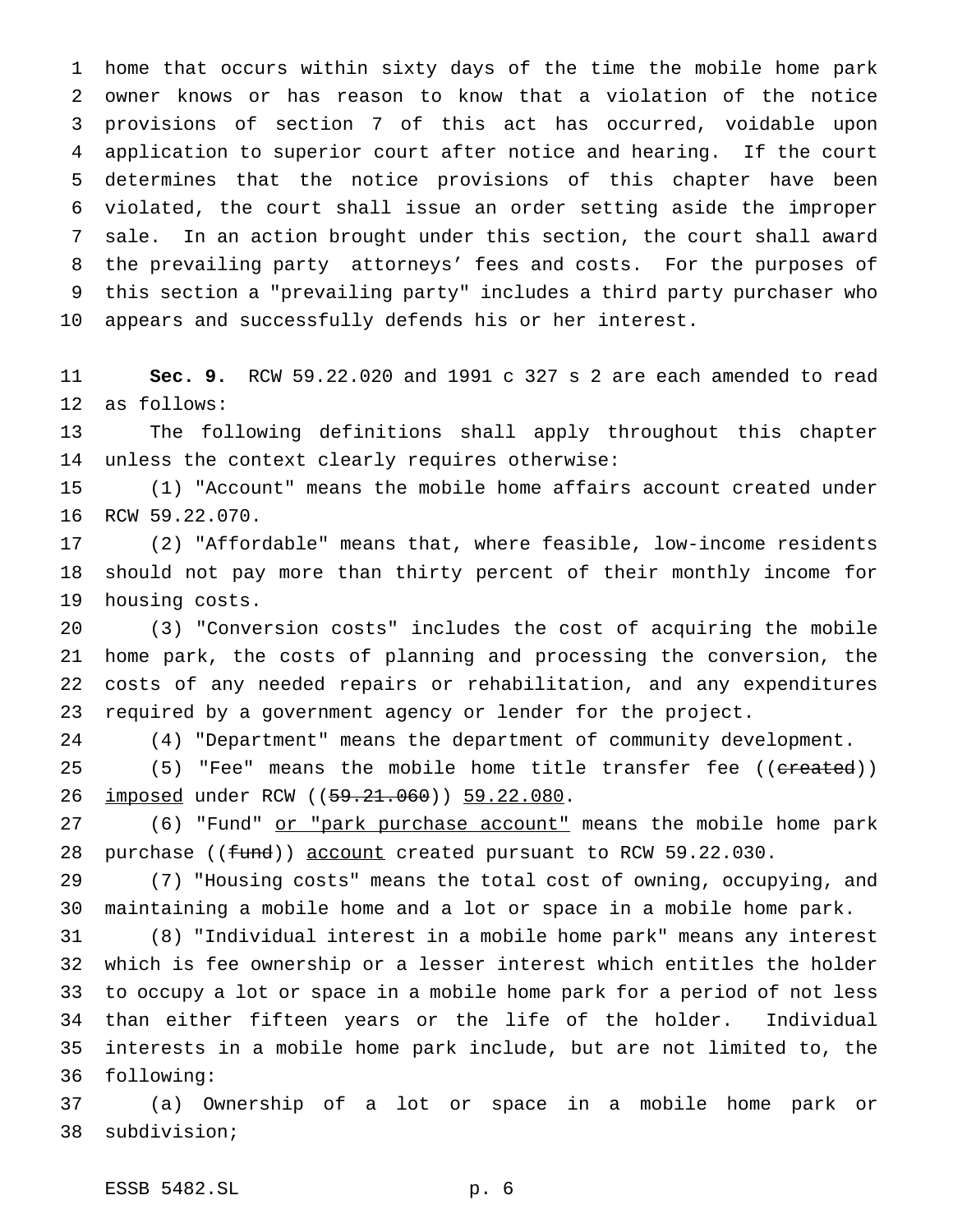(b) A membership or shares in a stock cooperative, or a limited equity housing cooperative; or

 (c) Membership in a nonprofit mutual benefit corporation which owns, operates, or owns and operates the mobile home park.

 (9) "Low-income resident" means an individual or household who resided in the mobile home park prior to application for a loan pursuant to this chapter and with an annual income at or below eighty percent of the median income for the county of standard metropolitan statistical area of residence. Net worth shall be considered in the calculation of income with the exception of the resident's mobile/manufactured home which is used as their primary residence.

 (10) "Low-income spaces" means those spaces in a mobile home park operated by a resident organization which are occupied by low-income residents.

 (11) "Mobile home park" means a mobile home park, as defined in RCW 59.20.030(4), or a manufactured home park subdivision as defined by RCW 59.20.030(6) created by the conversion to resident ownership of a mobile home park.

 (12) "Resident organization" means a group of mobile home park residents who have formed a nonprofit corporation, cooperative corporation, or other entity or organization for the purpose of acquiring the mobile home park in which they reside and converting the mobile home park to resident ownership. The membership of a resident organization shall include at least two-thirds of the households residing in the mobile home park at the time of application for assistance from the department.

 (13) "Resident ownership" means, depending on the context, either the ownership, by a resident organization, as defined in this section, of an interest in a mobile home park which entitles the resident organization to control the operations of the mobile home park for a term of no less than fifteen years, or the ownership of individual interests in a mobile home park, or both.

 (14) "Landlord" shall have the same meaning as it does in RCW 59.20.030.

 (15) "Manufactured housing" means residences constructed on one or more chassis for transportation, and which bear an insignia issued by a state or federal regulatory agency indication compliance with all applicable construction standards of the United States department of housing and urban development.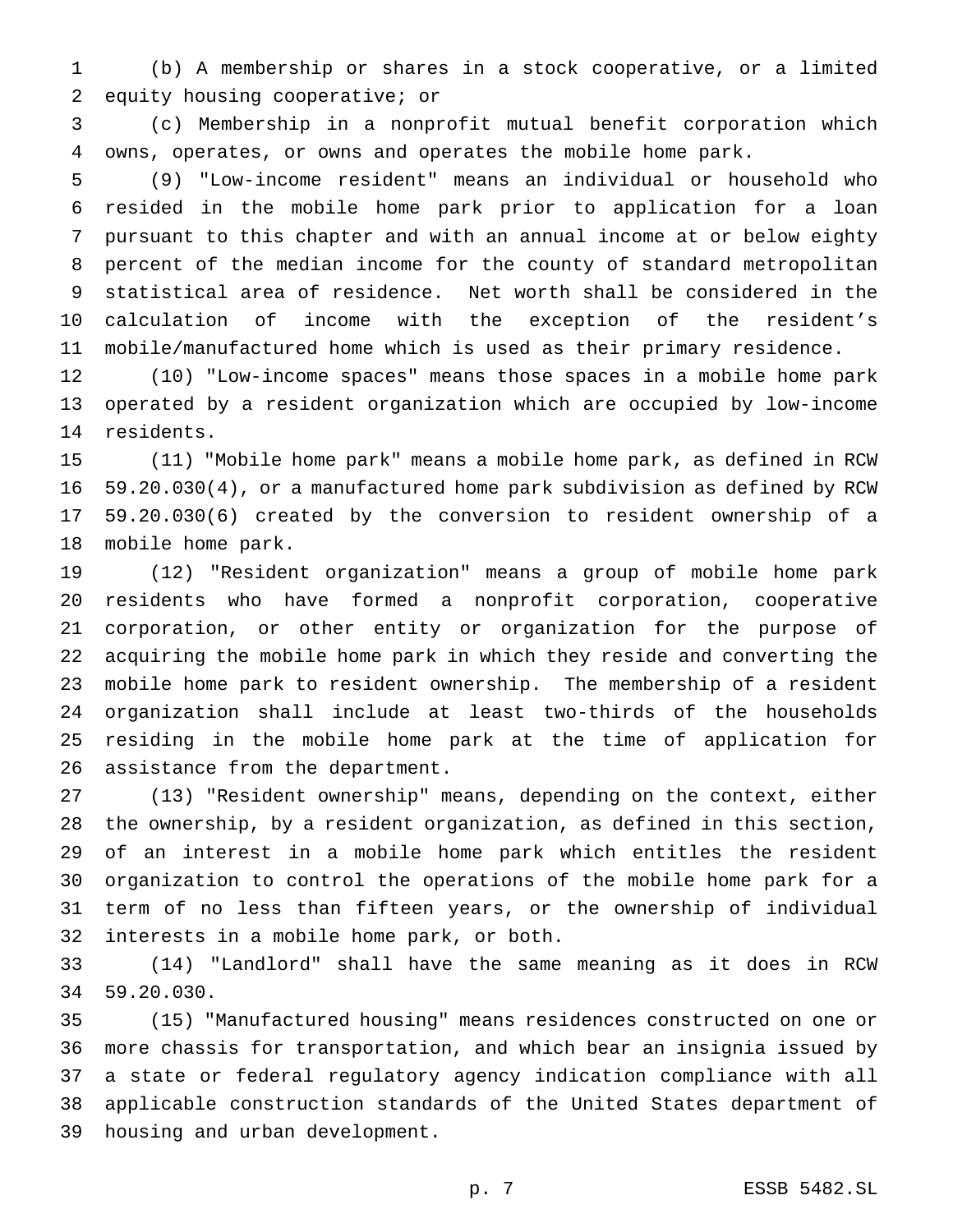(16) "Mobile home" shall have the same meaning as it does in RCW 46.04.302.

 (17) "Mobile home lot" shall have the same meaning as it does in RCW 59.20.030.

 (18) "Tenant" means a person who rents a mobile home lot for a term of one month or longer and owns the mobile home on the lot.

 NEW SECTION. **Sec. 10.** (1) The department may make loans from the fund to resident organizations for the purpose of financing mobile home park conversion costs. The department may only make loans to resident organizations of mobile home parks where a significant portion of the residents are low-income or infirm.

 (2) The department may make loans from the fund to low-income residents of mobile home parks converted to resident ownership or which plan to convert to resident ownership. The purpose of providing loans under this subsection is to reduce the monthly housing costs for low- income residents to an affordable level. The department may establish flexible repayment terms for loans provided under this subsection if the terms are necessary to reduce the monthly housing costs for low- income residents to an affordable level, and do not represent an unacceptable risk to the security of the fund. Flexible repayment terms may include, but are not limited to, graduated payment schedules with negative amortization.

 NEW SECTION. **Sec. 11.** (1) Any loans granted under section 10 of this act shall be for a term of no more than thirty years.

 (2) The department shall establish the rate of interest to be paid on loans made from the fund.

 (3) The department shall obtain security for loans made under this chapter. The security may be in the form of a note, deed of trust, assignment of lease, or other form of security on real or personal property which the department determines is adequate to protect the security of the fund and the interests of the state. To the extent applicable, the documents evidencing the security shall be recorded or referenced in a recorded document in the office of the county auditor of the county in which the mobile home park is located.

 (4) The department may contract with private lenders, nonprofit organizations, or units of local government to provide program administration and to service loans made under this chapter.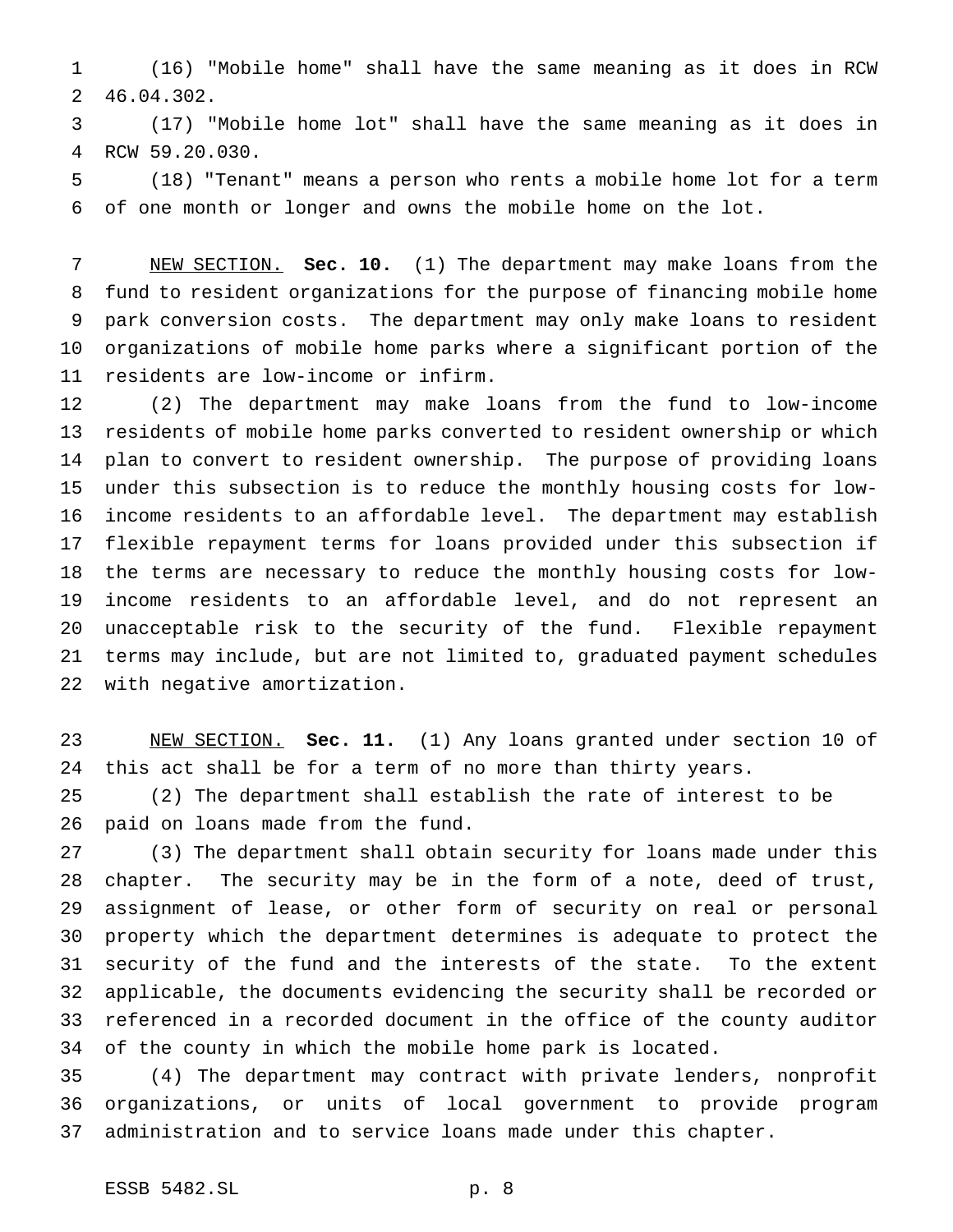NEW SECTION. **Sec. 12.** Before providing financing under this chapter, the department shall require:

 (1) Verification that at least two-thirds of the households residing in the mobile home park support the plan for acquisition and conversion of the park;

 (2) Verification that either no park residents will be involuntarily displaced as a result of the park conversion, or the impacts of displacement will be mitigated so as not to impose a 9 hardship on the displaced resident;

 (3) Projected costs and sources of funds for conversion activities; (4) A projected operating budget for the park during and after conversion; and

(5) A management plan for the conversion and operation of the park.

 NEW SECTION. **Sec. 13.** The department shall consider the following factors in determining the eligibility for, and the amount, of loans made under this chapter:

 (1) The reasonableness of the conversion costs relating to repairs, rehabilitation, construction, or other costs;

 (2) The number of available and affordable mobile home park spaces in the general area;

 (3) The adequacy of the management plan for the conversion and 22 operation of the park; and

(4) Other factors established by the department by rule.

 NEW SECTION. **Sec. 14.** The department may provide technical assistance to resident organizations who wish to convert the mobile home park in which they reside to resident ownership. Technical assistance does not include details connected with the sale or conversion of a mobile home park which would require the department to act in a representative capacity, or the drafting of documents affecting legal or property rights of the parties by the department.

 **Sec. 15.** RCW 59.20.030 and 1981 c 304 s 4 are each amended to read as follows:

For purposes of this chapter:

 (1) "Abandoned" as it relates to a mobile home owned by a tenant in a mobile home park, mobile home park cooperative, or mobile home park subdivision or tenancy in a mobile home lot means the tenant has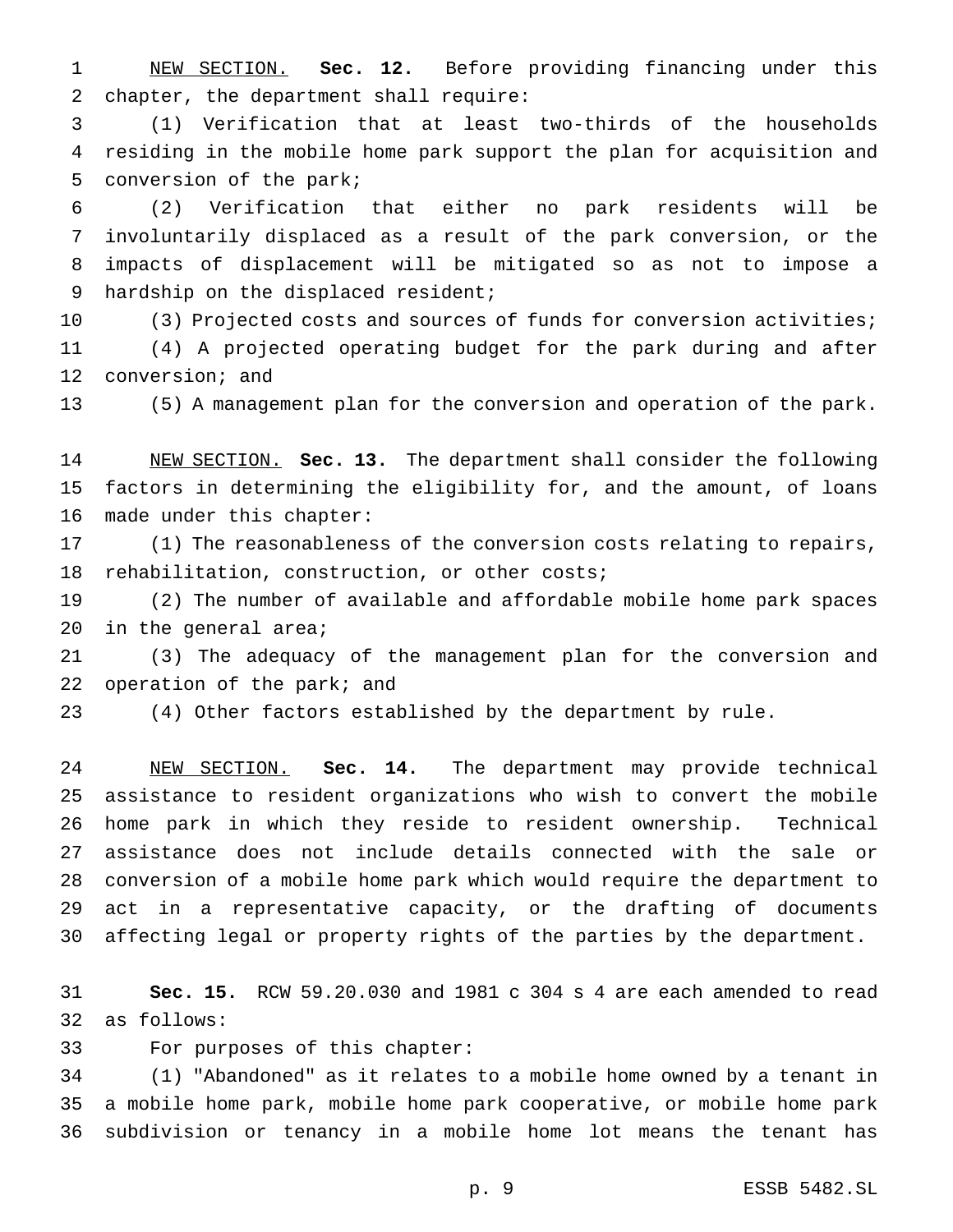defaulted in rent and by absence and by words or actions reasonably 2 indicates the intention not to continue tenancy;

 (2) "Landlord" means the owner of a mobile home park and includes the agents of a landlord;

 (3) "Mobile home lot" means a portion of a mobile home park designated as the location of one mobile home and its accessory buildings, and intended for the exclusive use as a primary residence by 8 the occupants of that mobile home;

 (4) "Mobile home park" means any real property which is rented or held out for rent to others for the placement of two or more mobile homes for the primary purpose of production of income, except where such real property is rented or held out for rent for seasonal 13 recreational purpose only and is not intended for year-round occupancy; (5) "Mobile home park cooperative" means real property consisting of common areas and two or more lots held out for placement of mobile homes in which both the individual lots and the common areas are owned by an association of shareholders which leases or otherwise extends the right to occupy individual lots to its own members;

 (6) "Mobile home park subdivision" means real property, whether it is called a subdivision, condominium, or planned unit development, consisting of common areas and two or more lots held for placement of mobile homes in which there is private ownership of the individual lots and common, undivided ownership of the common areas by owners of the individual lots;

 (7) "Recreational vehicle" means a travel trailer, motor home, 26 truck camper, or camping trailer that is primarily designed and used as 27 temporary living quarters, is either self-propelled or mounted on or 28 drawn by another vehicle, is transient, is not occupied as a primary 29 residence, and is not immobilized or permanently affixed to a mobile home lot;

 (8) "Tenant" means any person, except a transient, who rents a mobile home lot; and

33  $((+8))$  (9) "Transient" means a person who rents a mobile home lot for a period of less than one month for purposes other than as a primary residence.

 **Sec. 16.** RCW 59.20.070 and 1987 c 253 s 1 are each amended to read as follows:

A landlord shall not:

ESSB 5482.SL p. 10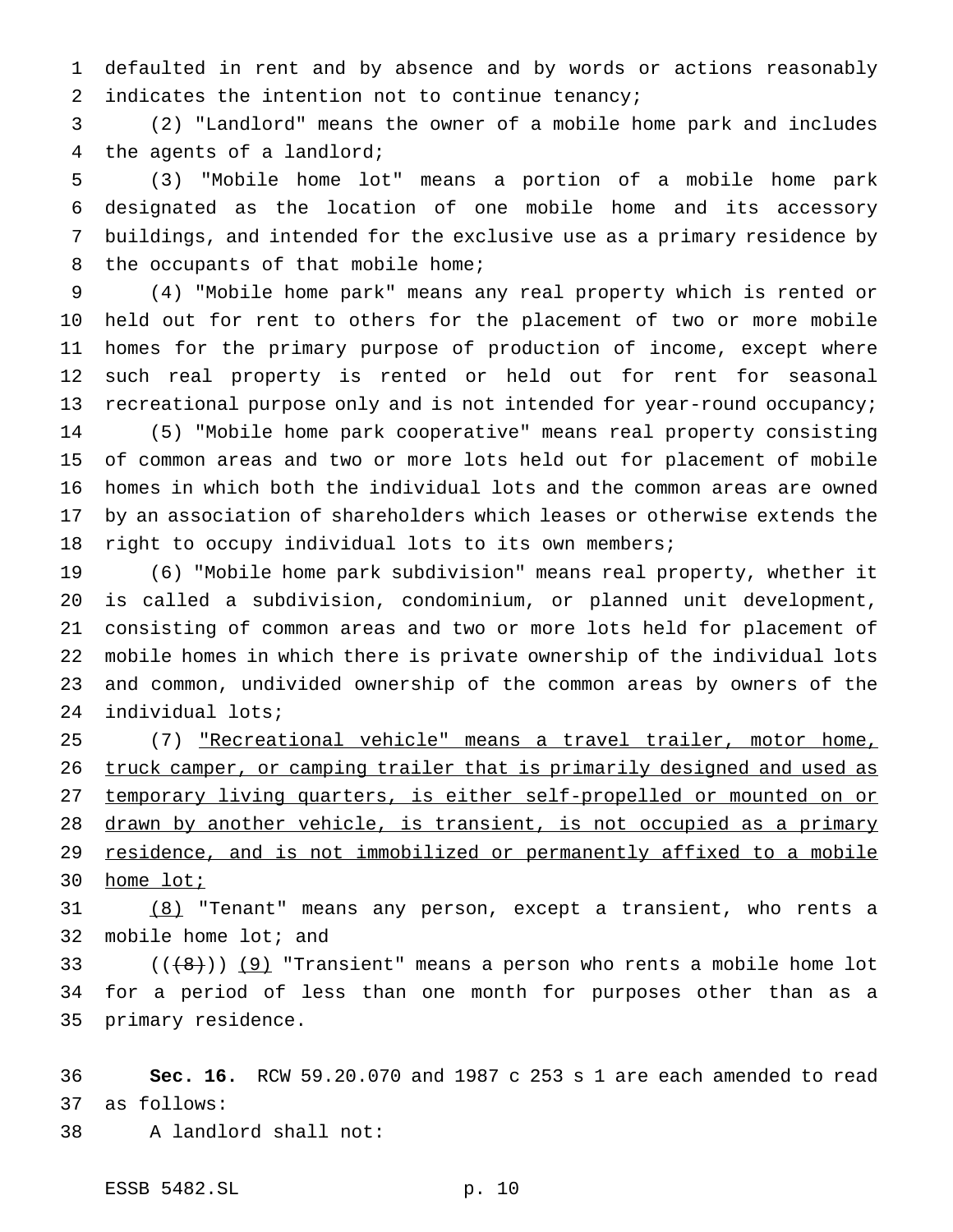(1) Deny any tenant the right to sell such tenant's mobile home within a park or require the removal of the mobile home from the park because of the sale thereof. Requirements for the transfer of the rental agreement are in RCW 59.20.073;

 (2) Restrict the tenant's freedom of choice in purchasing goods or services but may reserve the right to approve or disapprove any exterior structural improvements on a mobile home space: PROVIDED, That door-to-door solicitation in the mobile home park may be 9 restricted in the rental agreement. Door-to-door solicitation does not include public officials or candidates for public office meeting or distributing information to tenants in accordance with subsection (4) 12 of this section;

 (3) Prohibit meetings by tenants of the mobile home park to discuss 14 mobile home living and affairs, including political caucuses or forums 15 for or speeches of public officials or candidates for public office, or meetings of organizations that represent the interest of tenants in the 17 park, held in any of the park community or recreation halls if these 18 halls are open for the use of the tenants, conducted at reasonable times and in an orderly manner on the premises, nor penalize any tenant 20 for participation in such activities;

 (4) Prohibit a public official or candidate for public office from meeting with or distributing information to tenants in their individual mobile homes, nor penalize any tenant for participating in these meetings or receiving this information;

 (5) Evict a tenant, terminate a rental agreement, decline to renew a rental agreement, increase rental or other tenant obligations, decrease services, or modify park rules in retaliation for any of the following actions on the part of a tenant taken in good faith:

 (a) Filing a complaint with any state, county, or municipal governmental authority relating to any alleged violation by the landlord of an applicable statute, regulation, or ordinance;

 (b) Requesting the landlord to comply with the provision of this chapter or other applicable statute, regulation, or ordinance of the state, county, or municipality;

(c) Filing suit against the landlord for any reason;

 (d) Participation or membership in any homeowners association or group;

38  $((+5))$   $(6)$  Charge to any tenant a utility fee in excess of actual utility costs or intentionally cause termination or interruption of any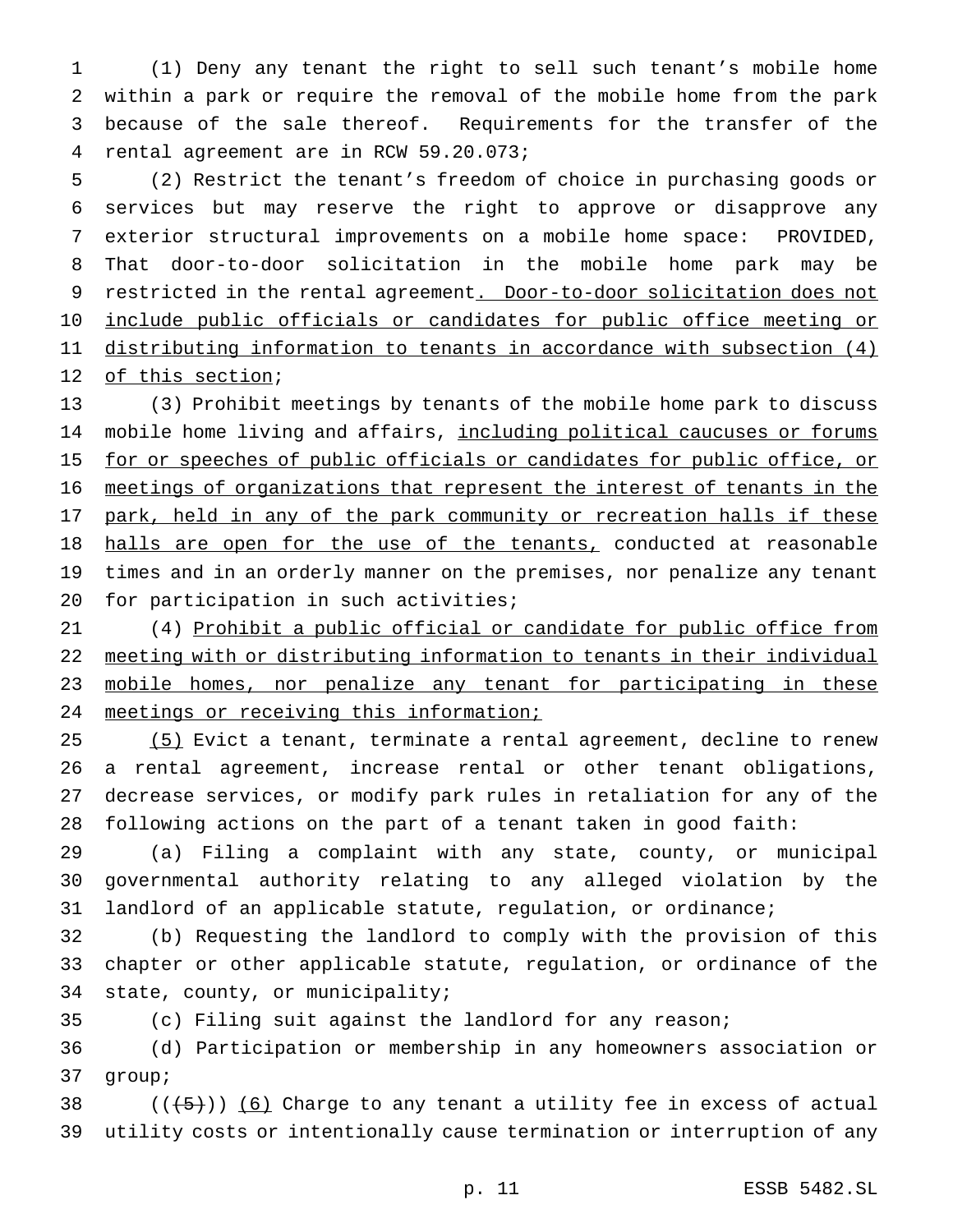tenant's utility services, including water, heat, electricity, or gas, except when an interruption of a reasonable duration is required to make necessary repairs;

 (( $(6)$ )) (7) Remove or exclude a tenant from the premises unless this chapter is complied with or the exclusion or removal is under an appropriate court order; or

7 ( $(\overline{\{7\}})$ ) (8) Prevent the entry or require the removal of a mobile home for the sole reason that the mobile home has reached a certain age. Nothing in this subsection shall limit a landlords' right to exclude or expel a mobile home for any other reason provided such action conforms to chapter 59.20 RCW or any other statutory provision.

 **Sec. 17.** RCW 59.20.073 and 1981 c 304 s 20 are each amended to read as follows:

 (1) Any rental agreement shall be assignable by the tenant to any person to whom he sells or transfers title to the mobile home.

 (2) A tenant who sells a mobile home within a park shall notify the 17 landlord in writing of the date of the intended sale and transfer of the rental agreement at least fifteen days in advance of such intended 19 transfer and shall notify the buyer in writing of the provisions of 20 this section. The tenant shall verify in writing to the landlord 21 payment of all taxes, rent, and reasonable expenses due on the mobile 22 home and mobile home lot.

 (3) The landlord shall notify the selling tenant of a refusal to permit transfer of the rental agreement at least seven days in advance of such intended transfer.

 (4) The landlord shall approve or disapprove of the assignment of a rental agreement on the same basis that the landlord approves or disapproves of any new tenant, and any disapproval shall be in writing. Consent to an assignment shall not be unreasonably withheld.

30 (5) Failure to notify the landlord ((of the intended sale and 31 transfer of the rental agreement)) in writing, as required under 32 subsection (2) of this section; or failure of the new tenant to make a good faith attempt to arrange an interview with the landlord to discuss 34 assignment of the rental agreement; or failure of the current or new tenant to obtain written approval of the landlord for assignment of the 36 rental agreement, shall be grounds for disapproval of such transfer.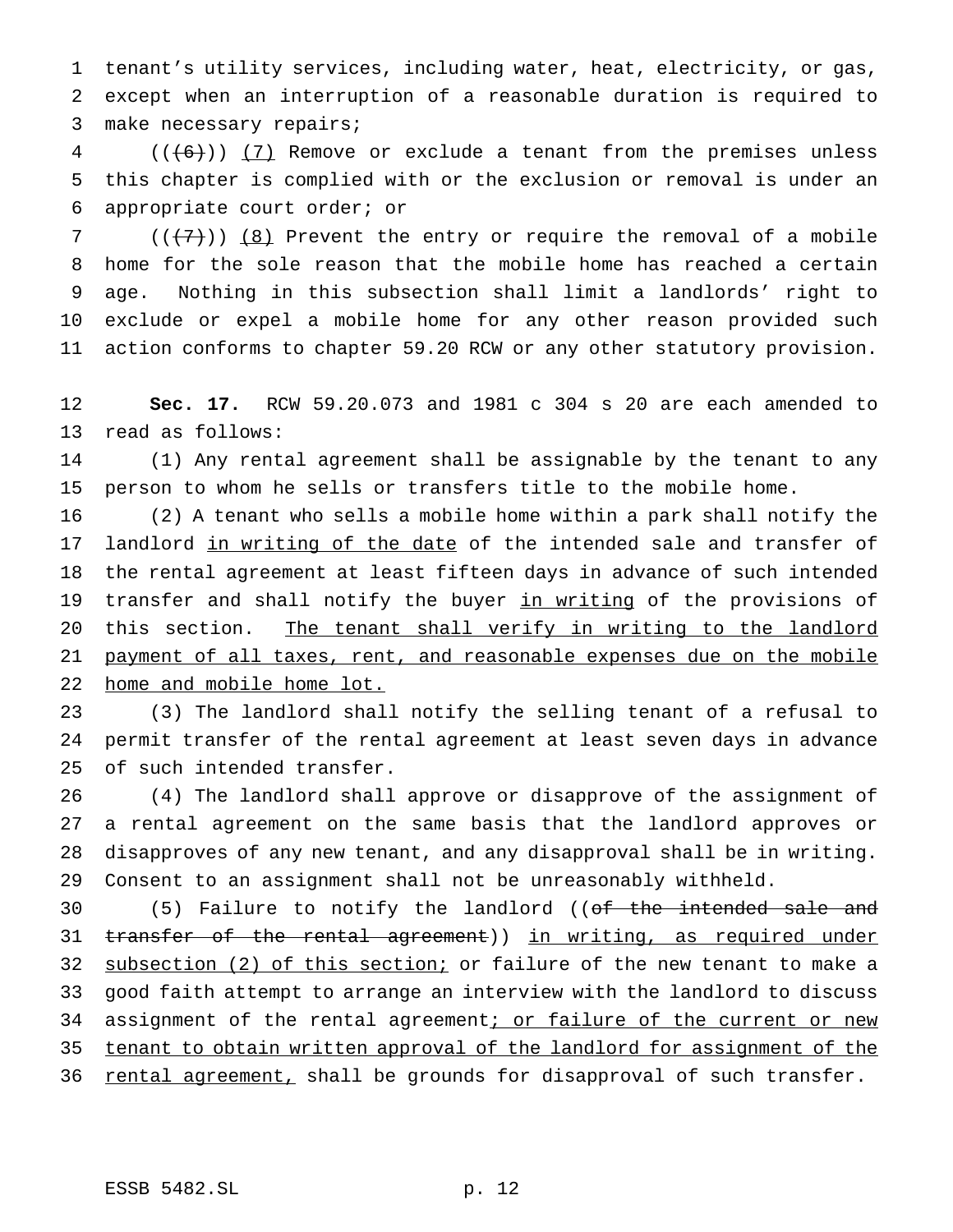NEW SECTION. **Sec. 18.** A new section is added to chapter 59.20 RCW to read as follows:

Rules are enforceable against a tenant only if:

 (1) Their purpose is to promote the convenience, health, safety, or welfare of the residents, protect and preserve the premises from abusive use, or make a fair distribution of services and facilities made available for the tenants generally;

 (2) They are reasonably related to the purpose for which they are adopted;

10 (3) They apply to all tenants in a fair manner;

 (4) They are not for the purpose of evading an obligation of the landlord; and

(5) They are not retaliatory or discriminatory in nature.

 **Sec. 19.** RCW 59.20.080 and 1989 c 201 s 12 are each amended to read as follows:

16 (1) ((<del>Except as provided in subsection (2) of this section, the</del>)) 17  $\Delta$  landlord shall not terminate or fail to renew a tenancy, of whatever duration except for one or more of the following reasons:

 (a) Substantial violation, or repeated or periodic violations of the rules of the mobile home park as established by the landlord at the inception of the tenancy or as assumed subsequently with the consent of the tenant or for violation of the tenant's duties as provided in RCW 59.20.140. The tenant shall be given written notice to cease the rule violation immediately. The notice shall state that failure to cease the violation of the rule or any subsequent violation of that or any other rule shall result in termination of the tenancy, and that the tenant shall vacate the premises within fifteen days: PROVIDED, That for a periodic violation the notice shall also specify that repetition of the same violation shall result in termination: PROVIDED FURTHER, That in the case of a violation of a "material change" in park rules with respect to pets, tenants with minor children living with them, or recreational facilities, the tenant shall be given written notice under 33 this chapter of a six month period in which to comply or vacate;

 (b) Nonpayment of rent or other charges specified in the rental agreement, upon five days written notice to pay rent and/or other charges or to vacate;

 (c) Conviction of the tenant of a crime, commission of which threatens the health, safety, or welfare of the other mobile home park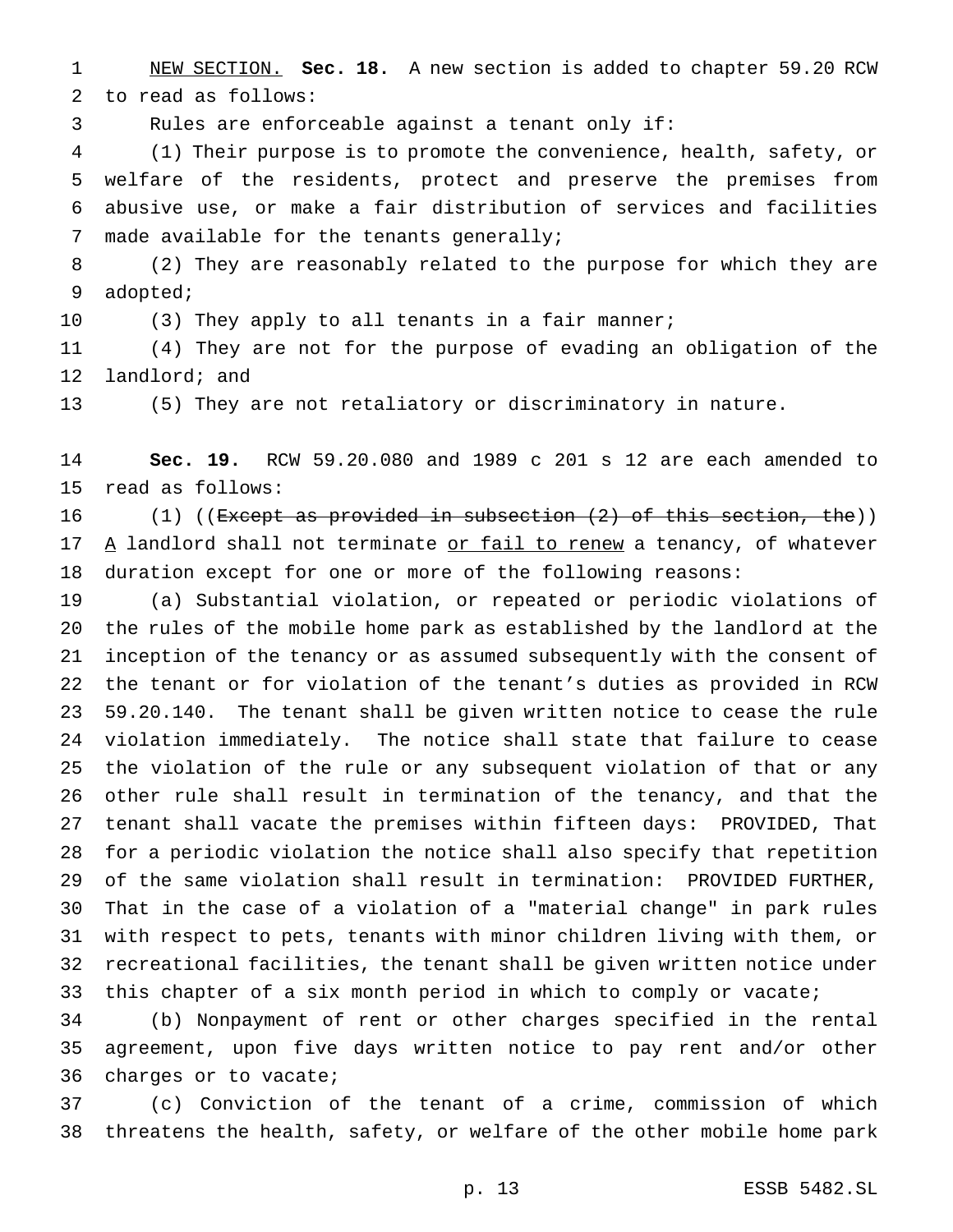tenants. The tenant shall be given written notice of a fifteen day period in which to vacate;

 (d) Failure of the tenant to comply with local ordinances and state laws and regulations relating to mobile homes or mobile home living within a reasonable time after the tenant's receipt of notice of such noncompliance from the appropriate governmental agency;

 (e) Change of land use of the mobile home park including, but not limited to, conversion to a use other than for mobile homes or conversion of the mobile home park to a mobile home park cooperative or mobile home park subdivision: PROVIDED, That the landlord shall give the tenants twelve months' notice in advance of the effective date of such change, except that for the period of six months following April 28, 1989, the landlord shall give the tenants eighteen months' notice in advance of the proposed effective date of such change;

15 (f) Engaging in "((drug-related)) criminal activity." "((Drug-16 related)) Criminal activity" means ((that activity which constitutes a violation of chapter 69.41, 69.50, or 69.52 RCW)) a criminal act 18 defined by statute or ordinance that threatens the health, safety, or 19 welfare of the tenants. A park owner seeking to evict a tenant under this subsection need not produce evidence of a criminal conviction, even if the alleged misconduct constitutes a criminal offense. Notice from a law enforcement agency of criminal activity constitutes 23 sufficient grounds, but not the only grounds, for an eviction under this subsection. Notification of the seizure of illegal drugs under 25 RCW 59.20.155 is evidence of criminal activity and is grounds for an eviction under this subsection. If criminal activity is alleged to be 27 a basis of termination, the park owner may proceed directly to an unlawful detainer action;

 (g) The tenant's application for tenancy contained a material misstatement that induced the park owner to approve the tenant as a 31 resident of the park, and the park owner discovers and acts upon the misstatement within one year of the time the resident began paying 33 renti

 (h) If the landlord serves a tenant three fifteen-day notices within a twelve-month period to comply or vacate for failure to comply 36 with the material terms of the rental agreement or park rules. The 37 applicable twelve-month period shall commence on the date of the first violation;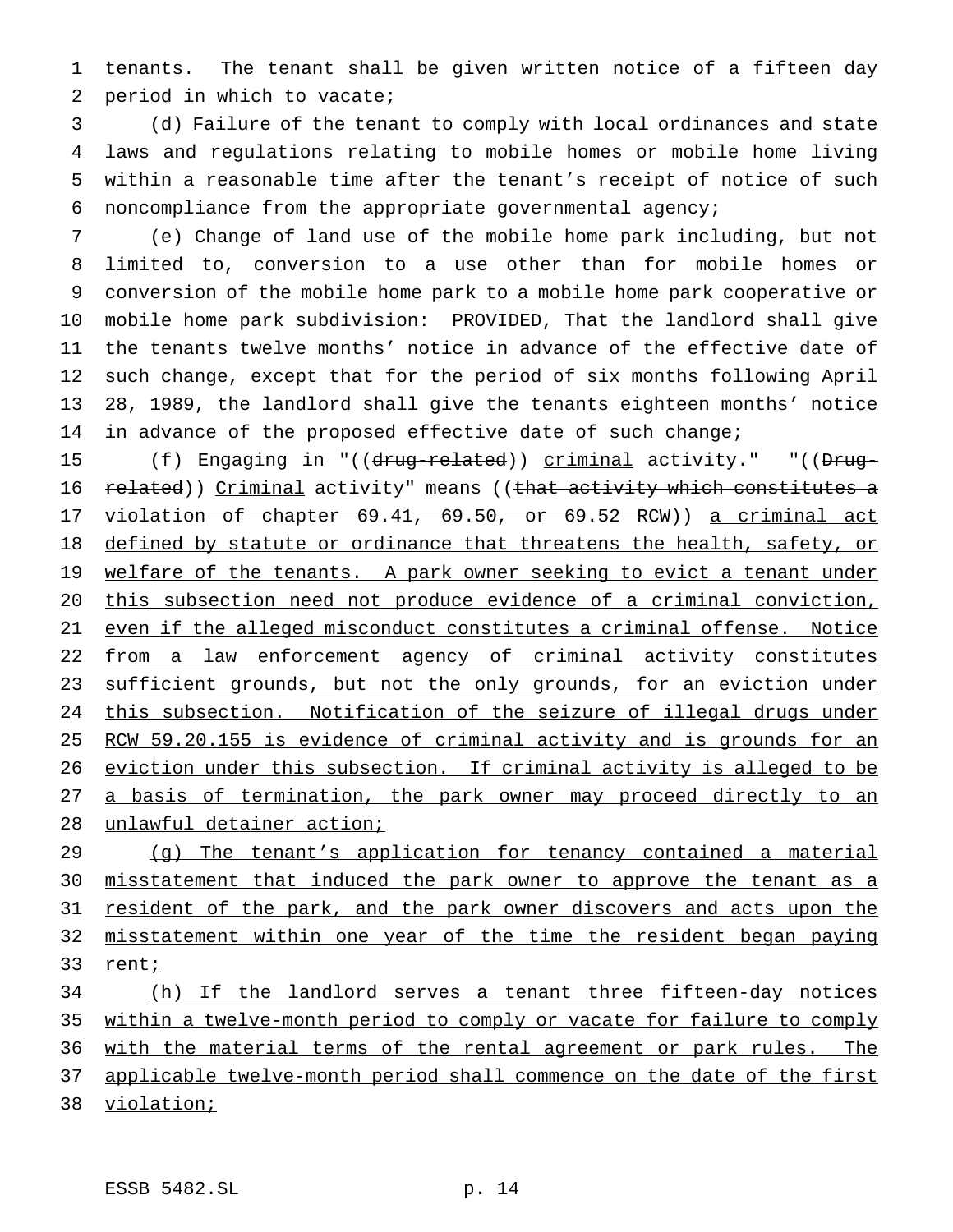1 (i) Failure of the tenant to comply with obligations imposed upon 2 tenants by applicable provisions of municipal, county, and state codes, 3 statutes, ordinances, and regulations, including chapter 59.20 RCW. 4 The landlord shall give the tenant written notice to comply 5 immediately. The notice must state that failure to comply will result 6 in termination of the tenancy and that the tenant shall vacate the 7 premises within fifteen days;

8 (j) The tenant engages in disorderly or substantially annoying 9 conduct upon the park premises that results in the destruction of the 10 rights of others to the peaceful enjoyment and use of the premises. 11 The landlord shall give the tenant written notice to comply 12 immediately. The notice must state that failure to comply will result 13 in termination of the tenancy and that the tenant shall vacate the 14 premises within fifteen days;

15 (k) The tenant creates a nuisance that materially affects the 16 health, safety, and welfare of other park residents. The landlord 17 shall give the tenant written notice to cease the conduct that 18 constitutes a nuisance immediately. The notice must state that failure 19 to cease the conduct will result in termination of the tenancy and that 20 the tenant shall vacate the premises in five days;

21 (l) Any other substantial just cause that materially affects the 22 health, safety, and welfare of other park residents. The landlord 23 shall be give the tenant written notice to comply immediately. The 24 notice must state that failure to comply will result in termination of 25 the tenancy and that the tenant shall vacate the premises within 26 fifteen days; or

 (m) Failure to pay rent by the due date provided for in the rental agreement three or more times in a twelve-month period, commencing with the date of the first violation, after service of a five-day notice to comply or vacate.

31 (2) ((<del>A landlord may terminate any tenancy without cause. Such</del> 32 termination shall be effective twelve months from the date the landlord 33 serves notice of termination upon the tenant or at the end of the 34 current tenancy, whichever is later: PROVIDED, That a landlord shall 35 not terminate a tenancy for any reason or basis which is prohibited 36 under RCW 59.20.070 (3) or (4) or is intended to circumvent the 37 provisions of  $(1)(e)$  of this section.

38  $(3)$ )) Within five days of a notice of eviction as required by 39 subsection  $(1)(a)$   $((o + 2))$  of this section, the landlord and tenant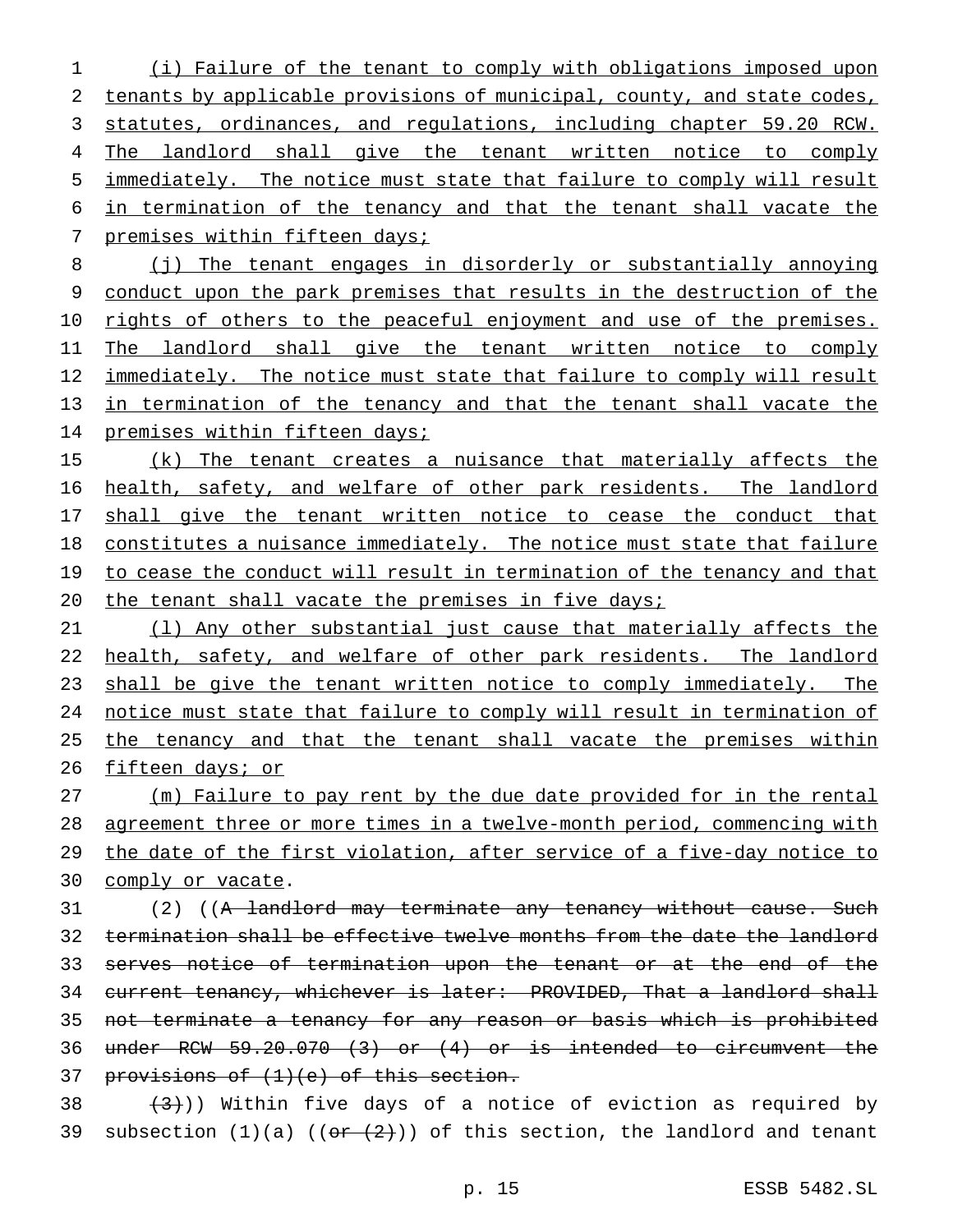1 shall submit any dispute((, including the decision to terminate the 2 tenancy without cause, ) to mediation. The parties may agree in writing to mediation by an independent third party or through industry mediation procedures. If the parties cannot agree, then mediation shall be through industry mediation procedures. A duty is imposed upon both parties to participate in the mediation process in good faith for a period of ten days for an eviction under subsection (1)(a) of this 8 section((, or for a period of thirty days for an eviction under 9 subsection (2) of this section)). It is a defense to an eviction under 10 subsection  $(1)(a)$   $((o + (2))$  of this section that a landlord did not participate in the mediation process in good faith.

 (3) Chapters 59.12 and 59.18 RCW govern the eviction of recreational vehicles from mobile home parks.

 **Sec. 20.** RCW 59.20.130 and 1984 c 58 s 5 are each amended to read as follows:

It shall be the duty of the landlord to:

 (1) Comply with codes, statutes, ordinances, and administrative rules applicable to the mobile home park;

 (2) Maintain the common premises and prevent the accumulation of stagnant water and to prevent the detrimental effects of moving water 21 when such condition is not the fault of the tenant;

 (3) Keep any shared or common premises reasonably clean, sanitary, and safe from defects to reduce the hazards of fire or accident;

 (4) Keep all common premises of the mobile home park, not in the possession of tenants, free of weeds or plant growth noxious and detrimental to the health of the tenants and free from potentially injurious or unsightly objects and condition;

 (5) Exterminate or make a reasonable effort to exterminate rodents, vermin, or other pests dangerous to the health and safety of the tenant whenever infestation exists on the common premises or whenever infestation occurs in the interior of a mobile home as a result of infestation existing on the common premises;

 (6) Maintain and protect all utilities provided to the mobile home in good working condition. Maintenance responsibility shall be determined at that point where the normal mobile home utilities "hook-ups" connect to those provided by the landlord or utility company;

 (7) Respect the privacy of the tenants and shall have no right of entry to a mobile home without the prior written consent of the